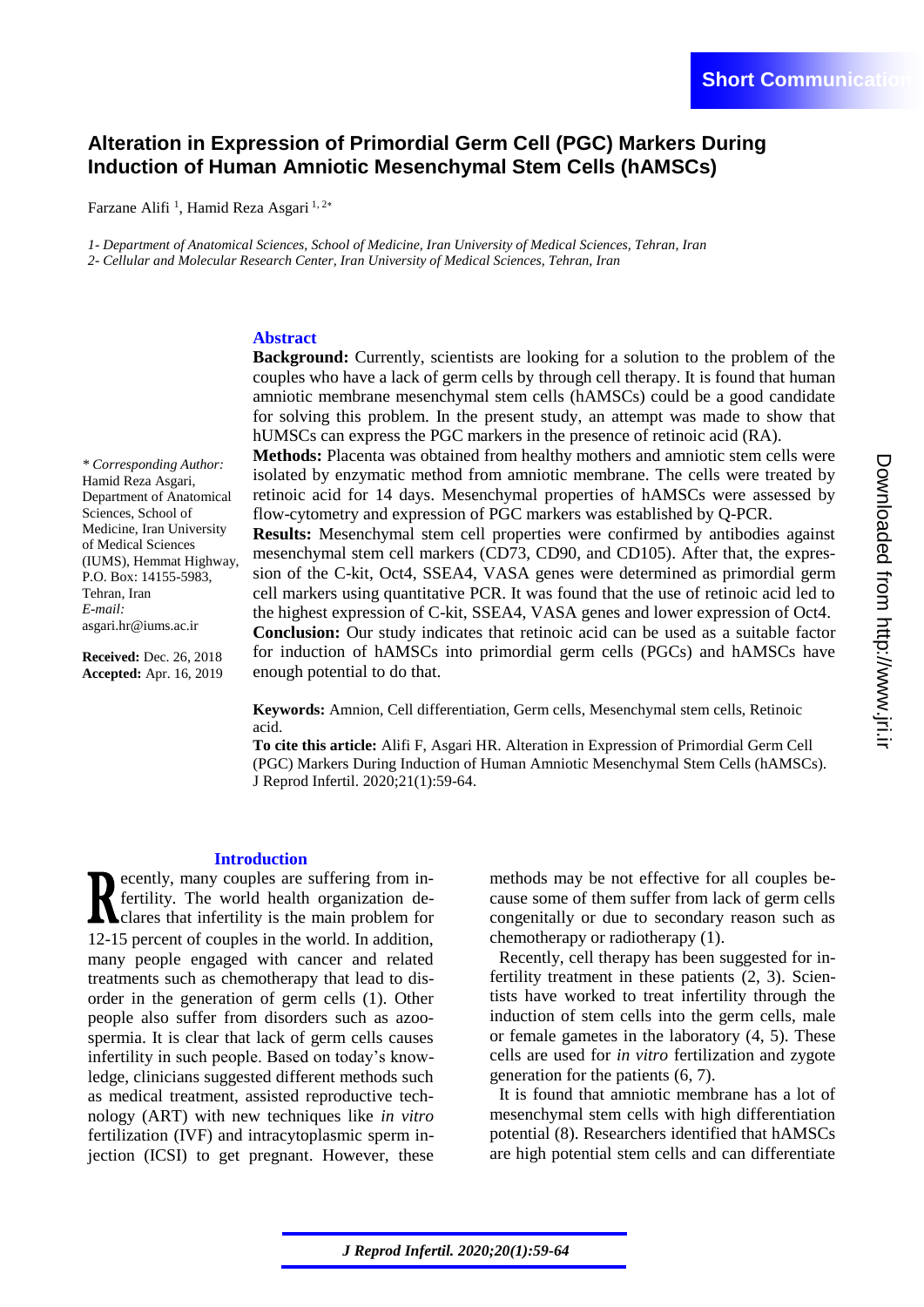# **JRI** *Induction of Human Amniotic MSCs to PGCs*

into tissues that represent all three embryonic layers and announced that these cells have a higher potential for growth and proliferation than adult mesenchymal stem cells (*e.g*. bone marrow stem cells) *in vitro* [\(9\)](#page-4-8). Scientists isolated hAMSCs by enzymatic digestion method from amniotic membrane and showed that these cells are positive for mesenchymal markers, CD73, CD105 and negative for CD14 (Strongly positive in monocytes) and CD34 (Expressed on early hematopoietic stem cells) [\(10\)](#page-4-9). The result of some studies shows that hAMSCs are pluripotent stem cells which can be differentiated into all embryonic cell types, *e.g*., ectodermal, endodermal and mesodermal cells [\(11\)](#page-4-10).

Amniotic membrane (AM) is the inner layer of the placenta which contains a large number of mesenchymal stem cells, has self-renewal, high proliferation and differentiation capacity [\(12\)](#page-4-11). Human amniotic mesenchymal stem cells (hAMSCs) have several benefits; they are conveniently available, low-priced, they do not target ethical issues and have very low expression of histocompatibility antigens [\(13\)](#page-4-12). The hAMSCs are human originated and they have minimal heterogeneity and accordingly, their transplantation will have minimal risk for the recipients [\(14\)](#page-4-13).

Retinoic acid is an oxidized form of vitamin A, that is naturally produced in gonadal ridge and plays a key role in regulating post-migratory germ cell decision-making in order to enter the meiosis or stop at the mitosis stage [\(15\)](#page-4-14). Scientists worked on several types of stem cells from different sources containing various characteristics. Mesenchymal stem cells were isolated from bone marrow by Friendestein and his colleagues for the first time in 1976 [\(16\)](#page-5-0). Another researcher used mouse embryonic stem cells and induced them into oocyte-like cells [\(17\)](#page-5-1). Some scientists studied mouse bone marrow mesenchymal stem cells and tried to direct them into male germ cells, in the presence of higher doses of retinoic acid [\(18\)](#page-5-2). Another study has indicated that human umbilical cord mesenchymal stem cells could differentiate into male germ-like cells using retinoic acid during 14 days [\(19\)](#page-5-3).

The novelty of this study is the use of human stem cells from amniotic membrane associated with high differentiation potential and an attempt was made to indicate the changes in expression of PGC markers after induction of these cells (hAM-SCs) by retinoic acid within 14 days.

# **Methods**

*Isolation and culture of hAMSCs:* Our experimental procedures for sampling human placenta were performed according to ethical approvals by Iran University of Medical Sciences. Regarding the above ethical issues, with the assistance of the gynecologist at the Imam Hossein hospital, special consent forms were signed by the five mothers and after the birth of a healthy newborn by cesarean section, the placenta was transferred to our laboratory in a sterile container containing HBSS (Hanks Balanced Salt Solution) on ice.

After washing the placenta with PBS, using a blade and sterile forceps, the amniotic membrane was separated from the chorionic plate and the amniotic membrane was cut into small pieces. For isolation of human amniotic mesenchymal stem cells (hAMSCs), amniotic membrane was incubated in 0.05% collagenase type 1 and 4 for 60 *min* and Dispase 2 (2.5 *mg/ml*, Invitrogen) for 7 *min* at 37*°C*. To remove tissue remnants, cell suspension was filtered through 100 *μM* cell strainer. Then, cells were cultured in DMEM-F12 supplemented with 10% FBS and 100 *units/ml* penicillin-streptomycin and maintained in 37*C* humidified incubator with  $5\%$  CO<sub>2</sub>. The culture medium was changed every 2-3 days. Amniotic cells were passaged by 0.25% Trypsin-EDTA and morphologically evaluated with an inverted phase contrast microscope (Olympus CKX-41). Cells upon 80 to 90% confluence were passaged and the medium was refreshed every other day. Cells from passages 3 to 4 were used for differentiation studies. hAMSCs were cultured in 3 groups. For each group, three 25 *cm*<sup>2</sup> culture flasks were prepared at a density of 50000 *cells/cm*<sup>2</sup> .

*Flow-cytometry analysis:* In order to illustrate the purity of hAMSCs, the cell surface markers were analyzed by flow-cytometry. hAMSCs at 3rd passage, after washing with PBS (Phosphate buffered saline) were passaged by 0.25% trypsin-EDTA solution and centrifuged at 1000 *rpm* for 5 *min*. After discharging the supernatant, the pellet was washed two times with PBS. Then 50 *μl* of cell suspension were transferred to 6 tubes for an isotype control and tests. After fixation with the 1% paraformaldehyde solution, these aliquots were incubated with monoclonal antibodies against CD34- PE, CD45-FITC, CD73-PE, CD90-FITC, CD105-F ITC, and mouse IgG-FITC/PE for 30 *min* at 4*°C* in the dark. For cell surface staining, isotype antibodies conjugated to FITC or PE were used. Fi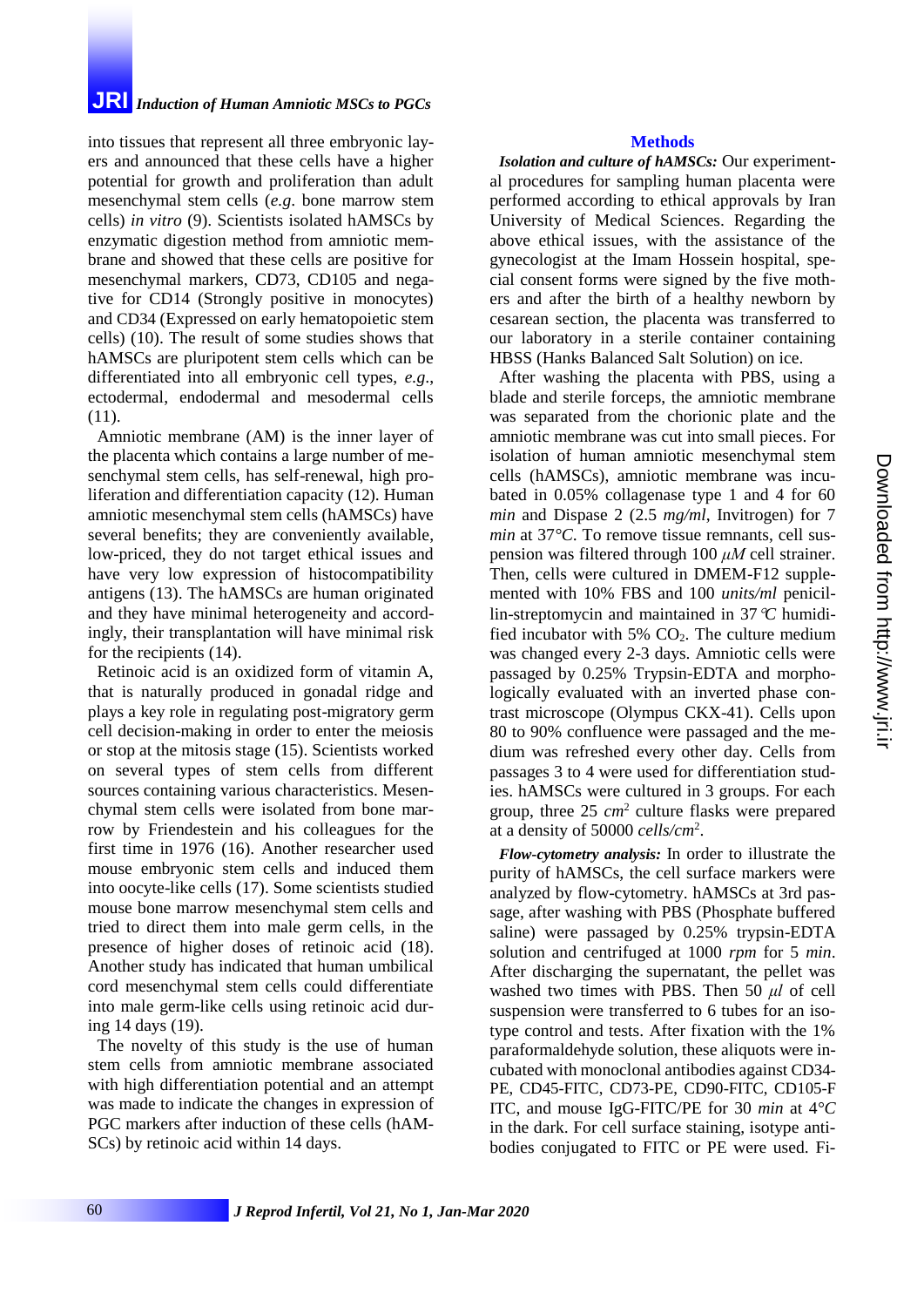nally, the cells were analyzed using a Partec PAS III flow-cytometry system with Flomax software.

*hAMSCs differentiation and experimental groups:*  To induce differentiation into germ cells, hAM-SCs at 3rd passage were treated with 1 and 2 *μM* all-trans retinoic acid (Sigma-Aldrich) for 14 days. The control group (Control) was received culture medium without retinoic acid. The culture was repeated three times for each group. Culture medium contained DMEM-F12 supplemented with 5% FBS (FBS–GIBCO). Half of this medium was refreshed every 2 to 3 days and the culture continued for 14 days.

*Real-time RT-PCR:* This process was performed based on the method used in our previous reports [\(20\)](#page-5-4).

Real time RT-PCR was performed to distinguish changes in the expression level of germ cell specific markers; Oct4, VASA, SSEA4, and C-kit in the treated hAMSCs. Briefly, RNA extraction was performed using TriPure reagent (Roche) according to the manufacturer's instructions. RNasefree DNase I (Thermo Scientific, Waltham, MA) was used for the elimination of genomic DNA contamination for 30 *min* at 37*°C*. RNA concentration and sterility were assessed by spectrophotometric method (WPA spectrophotometer, Biochrom, UK). RNA was reverse transcribed into complementary DNA (cDNA) using a random hexamer and 1000 *ng* of DNA-free RNA using Transcriptor First Strand cDNA Synthesis Kit (Roche). TaqMan® Gene Expression Assays (Life Technologies) were conscripted to check the expression of SSEA-4, Oct4, Vasa, and C-kit, which were normalized in 18 *s* expression as a housekeeping gene (β-actin). The ingredients of PCR reaction for assessing gene expression included 10 *μl* TaqMan® Universal Master Mix, 1 *μl* Taq-Man® Assay reagent, 0.5 *μl* (25 *ng*) cDNA and 8.5 *μl* distilled water. PCR cycling parameters were set for 10 *min* at 95*C* (Polymerase activation) and 40 cycles of 95*°C* for 15 *s* and 60*°C* for 1 *min* using a Rotor-Gene Q instrument (Qiagen). Using the  $\Delta\Delta$ Ct method, the relative expression of targets was computed by normalizing CT values of targets in 18 *s*. Each reaction was identically replicated (Usually three times) for each sample.

#### **Results**

*Cell morphology:* After 5-7 days of culture, the hAMSCs were attached to the bottom of the flasks, the medium was changed every three days until cells covered the bottom of flask completely. After the first passage, most of the cells revealed spindle-shaped morphology, similar to fibroblasts and had processes in different sizes. Our cell culture was continued to the 3rd passage and a large number of hAMSCs could be observed which covered the bottom of the flasks (Figure 1A-C).

*Flow cytometry findings:* hAMSCs at the third passage were evaluated by flow-cytometry to distinguish the mesenchymal stem cell characteristics. These cells were frequently positive against mesenchymal stem cell markers CD73, CD90, and CD105 and they minimally responded to CD34 (Endothelial marker) and CD45 (Hematopoietic markers). hAMSCs were 80.94%, 77.60% and 89.60% positive for CD73, CD90 and CD105, respectively. The cells also showed an insignificant presence for CD45 (0.04%) and CD34 (3.58%) (Figure 2A-D).

*Expression of primordial germ cell genes:* The expression levels of PGC specific genes C-kit, Oct4,



**Figure 1.** Human amniotic mesenchymal stem cells in the culture. The cells at the third passage, almost all of the cells were elongated and spindle-shaped. A) Magnification 100x. B) Magnification 200x. C) Magnification, 400x



**Figure 2.** Characteristics of human amniotic mesenchymal stem cells (HAMSCs) by flow-cytometric analysis of surface-markers expression. The cells after passage 3 were labeled with PE or FITC-conjugated antibodies. A) The expression of IgG1-FITC as control marker, B) The negative expression of CD45 and CD34, and positive expression of C) CD105 and CD90, and D) CD73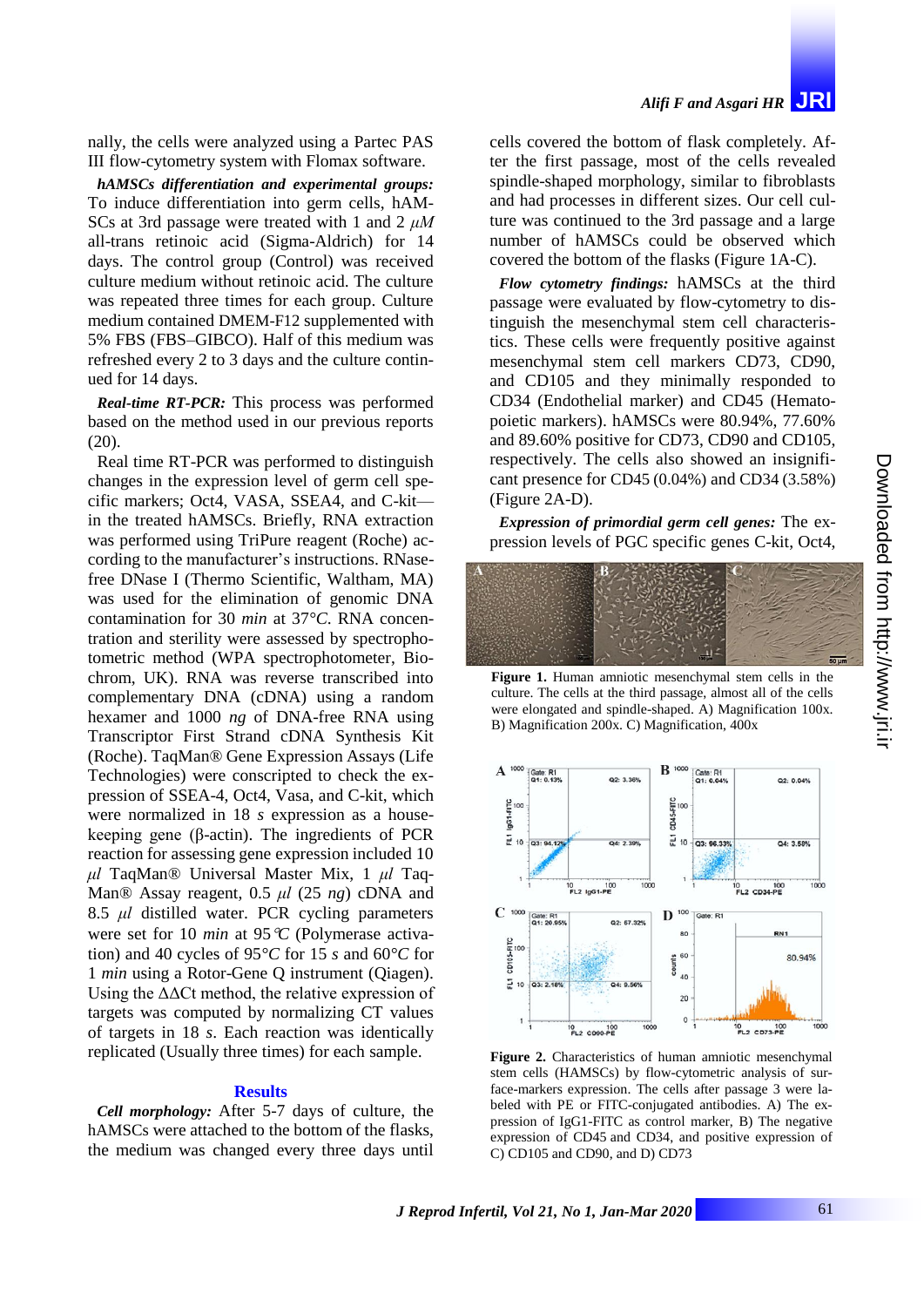**JRI** *Induction of Human Amniotic MSCs to PGCs*



**Figure 3.** Changes in the expression of primordial germ cell (PGC) -specific markers in the human amniotic membrane mesenchymal stem cells (HAMSCs) after 14 days of treatment with 1 and 2 *μM* retinoic acid in comparison with control group. Values are shown as mean  $\pm SD$ ; n=3

SSEA4, VASA with Q-PCR were evaluated in the control and treatment groups. Results showed that, hAMSCs after 14 days treatment with retinoic acid had significantly increased the expression of PGC specific genes. the treatment group with the 1 *μM* retinoic could up regulate 2.8, 0.233, 11.33, 9.21 times of C-kit, Oct4, SSEA4 and VASA genes up-regulation respectively, relative to the control group and treatment with 2 *μM* retinoic acid culminates in 5.3, 0.277, 14.92, 13.07 times of above-mentioned genes amplification respectively, relative to the control group (figure 3). As a result treatment with higher doses of retinoic acid was led to the highest expression of above genes except Oct4.

#### **Discussion**

Our study showed that stem cells from the human amniotic membrane can express PGC markers by using retinoic acid within 14 days *in vitro*. Recent development in regenerative medicine and cell therapy has opened a new way in treatment of infertility by differentiation of stem cells in laboratories [\(20,](#page-5-4) [21\)](#page-5-5). hAMSCs which originated from the extra-embryonic mesoderm belonging to fetal group of stem cells are proficient for this purpose because of their immunoprivileged status. Obviously, they express low levels of MHC-I and very low levels of MHC II which is the reason that hAMSCs could be suitable for human transplantation [\(22\)](#page-5-6).

hAMSCs are fibroblast-like cells and capable for expression of mesenchymal stem cell markers such as CD73, CD90, and CD105 and lack of expression of CD34 and CD45 (Hematopoietic markers); these findings were previously reported by

Kim [\(23\)](#page-5-7). In previous studies, scientists benefited from 1 *μM* RA for inducing MSCs into PGCs and reported the expression of PGC markers within 15 days [\(24](#page-5-8)). Geijsen et al. (2004) indicated that RA has positive effects on the differentiation of early germ cells. They cultured embryonic stem cells for 7 days in the presence of RA and achieved PGCs and it means that RA has been effective for induction of embryonic stem cells in a short time. In our study, the positive effects of RA on induction of hAMSCs into PGCs were observed in a longer period of time, because the purpose was to assay late PGC markers [\(25\)](#page-5-9). Nayernia et al. (2006) used bone marrow MSCs and treated them by 1  $\mu$ *M* RA for 7, 14, 21 days, and succeeded to determine the specific PGC markers such as Vasa and Oct4, and reported that most of the colonies were created in 14 days [\(18\)](#page-5-2). Similar to our experiment and in another study, efficiency of RA for inducting MSCs into germ cells during 21 days was established [\(26\)](#page-5-10). As shown in the present study, 14 days usage of retinoic acid caused amplification of expression of germ cell genes significantly, while results of other study show that induction of Wharton's jelly MSCs into germ cells needed 21 days, which is a long time for induction [\(27\)](#page-5-11). Other researchers induced MSCs into male germ cells by using a mixture of RA and BMP4 and a co-culture system during 3 weeks. In presence of these two inducers and after 3 weeks, they achieved limited success; however, our results were obtained after 14 days [\(28\)](#page-5-12).

It is important to know that higher concentrations of retinoic acid can endanger the cells in the culture system [\(29\)](#page-5-13). Eguizabal et al. also used 2 *μM* retinoic acid for induction of embryonic stem cells into PGCs; in this study, also the same dose of RA was used [\(30\)](#page-5-14). They could not achieve effective result by lower doses of RA. Since hAM-SCs differentiation potential is higher than other adult MSCs, they need lower doses of RA for induction into germ-like cells [\(3,](#page-4-2) [31\)](#page-5-15).

The expression of C-kit, Oct4, SSEA4, and VA-SA genes was assessed for confirmation of the differentiation of hAMSCs into PGCs, and it was found that RA can increase the expression of above genes, except Oct4, within 14 days. The above results are similar to the results of a group of scientists who found such outcomes on the mouse [\(21\)](#page-5-5).

Oct4 is a pluripotency marker that in our study has been reduced. Its expression reduction indicates the beginning of differentiation of hAMSCs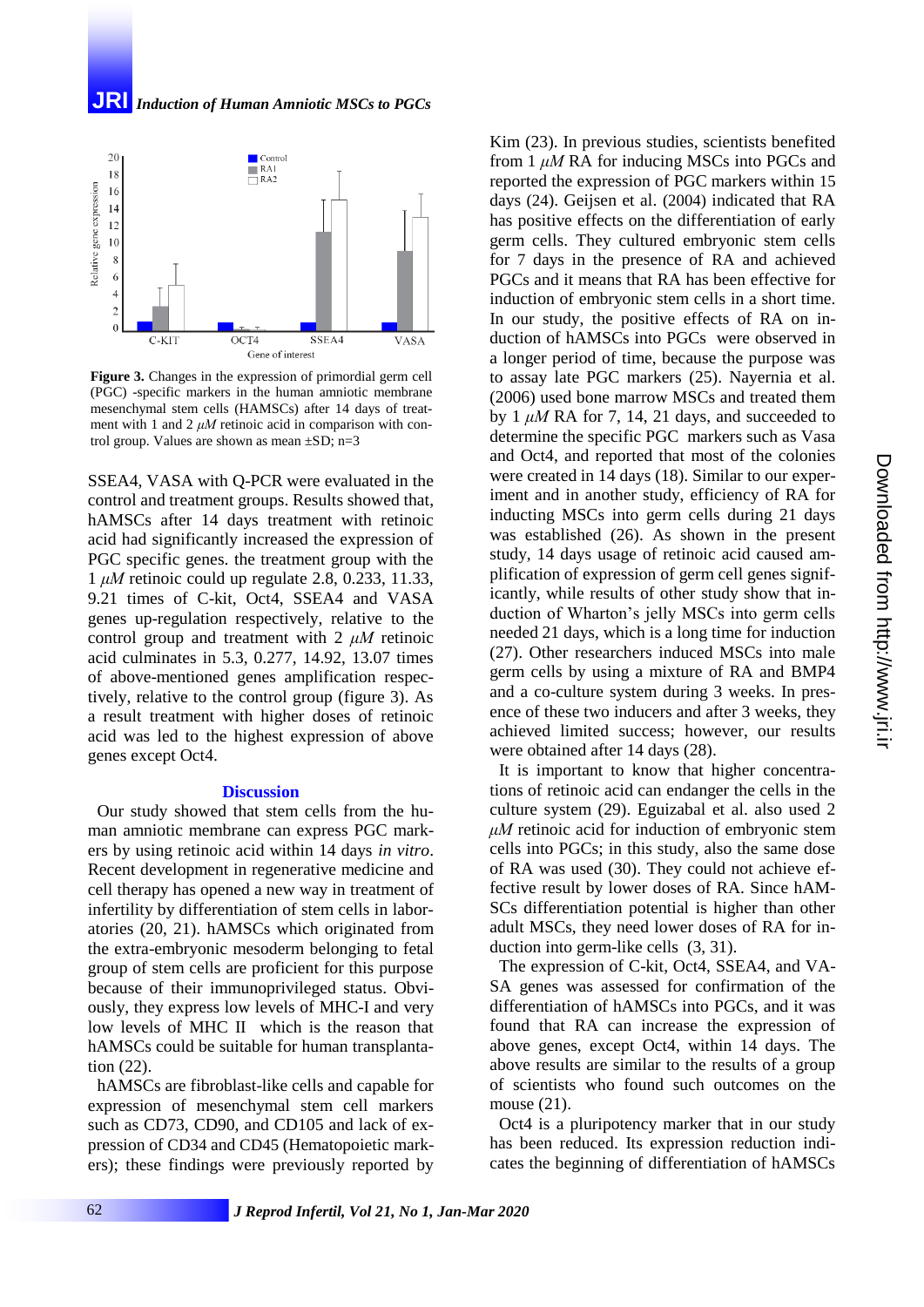to germ cells and the decrease in the pluripotency properties  $(32)$ . SSEA<sub>4</sub> is a marker of pluripotency as well  $(33)$  and VASA gene, also called Ddx<sub>4</sub>, is a marker to identify germ cells and plays important role in the gametogenesis and germ cell development [\(34\)](#page-5-18). C-kit gene has a key role in cell migration and survival of early germ cells [\(35\)](#page-5-19). In this experimental study, retinoic acid was used in order to induce hAMSCs into PGCs within 14 days. It is found that retinoic acid promotes higher expression of VASA, C-kit, and SSEA4 genes and lower amounts of Oct4.

The distinct difference of this study can be seen in the usage of human stem cells and if required, these cells can easily be transplanted in the clinic without any immunological trick. Expression of the PGC markers from human amniotic stem cells is the first step in achieving the germ cells in the laboratory and could have a remarkable effect on infertility treatment. More research is needed to open up a new way to produce male and female germ cells to overcome infertility problems.

# **Conclusion**

Finding the appropriate cell for using in the human model and effective inducer for differentiating stem cells into germ cells is challenging. This study demonstrates that 2  $\mu$ *M* as an optimal concentration of retinoic acid can be used for induction of hAMSCs into primordial germ cells (PGCs) *in vitro*.

## **Acknowledgement**

This study was funded by a grant from Iran University of Medical Sciences (IUMS) (Number: 27942) for an M.Sc. student thesis. All experiments have been performed at the Cellular and Molecular Research Center, IUMS, Tehran, Iran. Authors declare that there is no conflict of interest in this study.

### **Conflict of Interest**

Authors declare no conflict of interest.

### **References**

- <span id="page-4-0"></span>1. Hull M. Infertility treatment: relative effectiveness of conventional and assisted conception methods. Hum Reprod. 1992;7(6):785-96.
- <span id="page-4-1"></span>2. Zuba‐Surma EK, Kucia M, Ratajczak J, Ratajczak MZ. "Small stem cells" in adult tissues: very small embryonic‐like stem cells stand up! Cytometry A. 2009;75(1):4-13.
- <span id="page-4-2"></span>3. Hass R, Kasper C, Böhm S, Jacobs R. Different populations and sources of human mesenchymal

stem cells (MSC): a comparison of adult and neonatal tissue-derived MSC. Cell Commun Signal. 2011;9:12.

- <span id="page-4-3"></span>4. Lodi D, Iannitti T, Palmieri B. Stem cells in clinical practice: applications and warnings. J Exp Clin Cancer Res. 2011;30:9.
- <span id="page-4-4"></span>5. Pittenger MF. Mesenchymal stem cells. In: Kadereit S, Udolph G, editors. Umbilical cord blood: a future for regenerative medicine? Singapore: World Scientific; 2011. p. 91-104.
- <span id="page-4-5"></span>6. Lacham‐Kaplan O, Chy H, Trounson A. Testicular cell conditioned medium supports differentiation of embryonic stem cells into ovarian structures containing oocytes. Stem Cells. 2006;24(2):266-73.
- <span id="page-4-6"></span>7. Nayernia K, Nolte J, Michelmann HW, Lee JH, Rathsack K, Drusenheimer N, et al. In vitro-differentiated embryonic stem cells give rise to male gametes that can generate offspring mice. Dev Cell. 2006;11(1):125-32.
- <span id="page-4-7"></span>8. In't Anker PS, Scherjon SA, Kleijburg-van der Keur C, de Groot-Swings G, Claas F, Fibbe WE, et al. Isolation of mesenchymal stem cells of fetal or maternal origin from human placenta. Stem Cells. 2004;22(7):1338-45.
- <span id="page-4-8"></span>9. Alviano F, Fossati V, Marchionni C, Arpinati M, Bonsi L, Franchina M, et al. Term amniotic membrane is a high throughput source for multipotent mesenchymal stem cells with the ability to differentiate into endothelial cells in vitro. BMC Dev Biol. 2007;7:11.
- <span id="page-4-9"></span>10. Mihu CM, Rus Ciuca D, Soritau O, Susman S, Mihu D. Isolation and characterization of mesenchymal stem cells from the amniotic membrane. Rom J Morphol Embryol. 2009;50(1):73-7.
- <span id="page-4-10"></span>11. Cai J, Li W, Su H, Qin D, Yang J, Zhu F, et al. Generation of human induced pluripotent stem cells from umbilical cord matrix and amniotic membrane mesenchymal cells. J Biol Chem. 2010; 285(15):11227-34.
- <span id="page-4-11"></span>12. Whittle WL, Gibb W, Challis JR. The characterization of human amnion epithelial and mesenchymal cells: the cellular expression, activity and glucocorticoid regulation of prostaglandin output. Placenta. 2000;21(4):394-401.
- <span id="page-4-12"></span>13. Malhotra C, Jain AK. Human amniotic membrane transplantation: Different modalities of its use in ophthalmology. World J Transplant. 2014;4(2):111- 21.
- <span id="page-4-14"></span><span id="page-4-13"></span>14. Song SH, Kumar BM, Kang EJ, Lee YM, Kim TH, Ock SA, et al. Characterization of porcine multipotent stem/stromal cells derived from skin, adipose, and ovarian tissues and their differentiation in vitro into putative oocyte-like cells. Stem Cells Dev. 2011;20(8):1359-70.